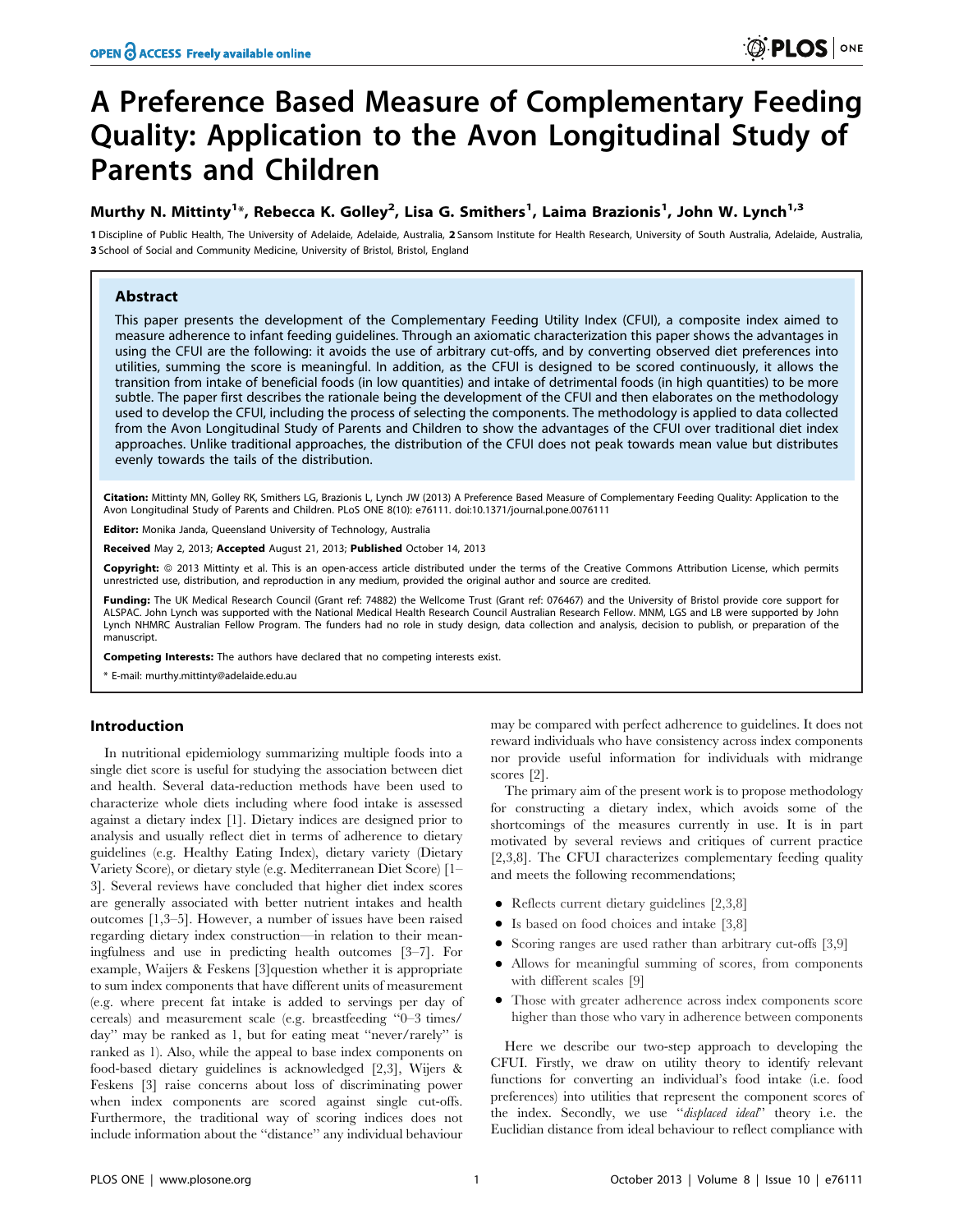guidelines. The displaced ideal expresses utilities of components marginally [10–13]. This process allows one to map a multidimensional space into a single dimensional measure-free space, so that adding the scores from multiple variables is meaningful. An axiomatic approach is used to derive the measure. The development of the CFUI comprises the following steps:

- Determination of index components
- Computing the single utility values and
- Computing the total utility (i.e. computing the total index score)

The remainder of this paper is divided into four sections. In Section 2 we determine the index components and provide the theory for transforming the food preferences into utilities. In Section 3, we review the standard functions used for combining index components into a single-dimension and describe the modifications that allow us to develop an index which achieves the desirable properties listed above. In Section 4 we show the gains of the CFUI over current methods using data from the Avon Longitudinal Study for Parents and Children (ALSPAC).

#### Methods

#### Determination of index components

The first step in utility value analysis involves identification of the components to be included in the index. These are chosen using existing dietary guidelines and/or expert knowledge. We reviewed infant dietary guidelines [14,15] and identified 14 components for the index show in Appendix S1 in File S1 [16].

# Method for computing utilities for individual components (Partial utilities)

In the second step, an individual's nutritional intake or preference is assigned a score for each of the 14 index components. In the traditional practice of index development, eating preferences of individuals with different units of measurement are converted to an arbitrary index component score (i.e ''points''). For example, an optimal breastfeeding preference of 'always' is allocated 10 points, as is an optimal vegetable intake of 3 serves per day. The meaningfulness of summing ordinal component scores that are measured in different units has been questioned by various researchers [4,9,17]. Furthermore, in traditional index development, the intervals between index components are usually considered to be equal, which may not be a valid assumption. For the CFUI we moved away from the traditional practice in the sense that we converted the eating preference of individuals into utilities in a way where summing was appropriate and meaningful, as they are measure free.

We used the von-Neumann and Morgenstern utility theory [18] to develop a scale and measure free index. We selected a utility function  $f(x)$  to describe a respondent's preference between all states of a component and assigned a single number (a probability) to express the desirability of a state. For example, it is possible to compare breast feeding with probability 1, to vegetable exposure with probability  $p$ , or no vegetable exposure with probability 1- $p$ . By adjusting  $p$ , the point at which vegetable exposure becomes preferable defines the ratio of the utilities of the two index components.

In practice, an individual's dietary preference is converted into a utility for each component on the index,  $u_{ic}$ . Partial utilities are measured on a cardinal scale with the range being 0 (nonadherence to guidelines) to 1 (complete adherence to guidelines). By converting actual food intake to probabilities we created a measure-free measure that can be summed and compared, rather than assigning a score based on arbitrary cut-off values.

Partial utilities are calculated from the food consumption set,  $X$ , where each component  $x \in X$  is a vector comprising the preferences of each component on the real line,  $x \in R$ , in our example the X is a 14 dimensional space i.e  $X \in \mathbb{R}^{14}$ . The goal is to find a function  $f(x)$ that best represents the observed preference pattern.

In order to construct partial utilities for each component, we make the following assumptions on people's preferences. We denote the preferences relation by " $\succ$ ".

- 1. Completeness: for any two consumption states  $s_1$  and  $s_2 \in x$ , either  $s_1 > s_2$ , or  $s_2 > s_1$  exists and, therefore all states can be compared with one another.
- 2. Transitivity: for any three consumption states  $s_1$ ,  $s_2$ ,  $s_3 \in x$ , if  $s_1$ is preferred to  $s_2$  and  $s_2$  is preferred to  $s_3$  then  $s_1$  is preferred to sq.
- 3. Continuity: assumes that there are utilities in between complete adherence and non-adherence to dietary guidelines.
- 4. Monotonicity: this means that a consumption state which assigns a higher probability to a preferred outcome will score higher than one which assigns a lower probability to a preferred outcome, as long as the other outcomes remain unchanged. This case refers to a strict preference of an outcome.
- 5. Substitution: preferences are linear with respect to probability.

# Appropriate choice of function for transforming preferences to utilities

Conversion of Breastfeeding (BF) preference into partial utilities was straight forward and was derived from data. However, other index components were more complex and therefore required the use of an exponential distribution and three parameter Pareto distribution as explained below.

For the component BF duration, the function that we used to assign a real number which lies between 0 and 1 for every respondent in a way that captures the respondents' preference is;

$$
BF_i=\frac{m_i}{12},
$$

where  $m_i$  is the number of months of breastfeeding by the  $i^{\text{th}}$ respondent. Here the denominator 12 was chosen as this is the optimal BF duration recommended in current infant feeding guidelines [14,15]. For example, individual breastfeeding for six months has a probability of 0.5.

Similarly Fed on Demand (FD) was a categorical variable, with  $k$  categories. The utility function for this is defined as

$$
FD_k = \frac{\text{Number of children in category } k}{\text{Number of children in optimal feeding practice}}, k = 1, 2, or 3.
$$

We choose the denominator to be the number of children in optimal feeding practice, in order to comply with the current dietary guidelines. Five other index components, includingexposure to iron rich cereals, introduction to cow's milk, exposure to tea, age of introduction to lumpy foods and meal frequency were also categorical variables and hence we used a similar utility function to FD to convert those preferences into utilities.

For the Protein Food Variety (PFV) component, preference options were consumption of one, two or three types of protein foods at the age of six months and for this we used an exponential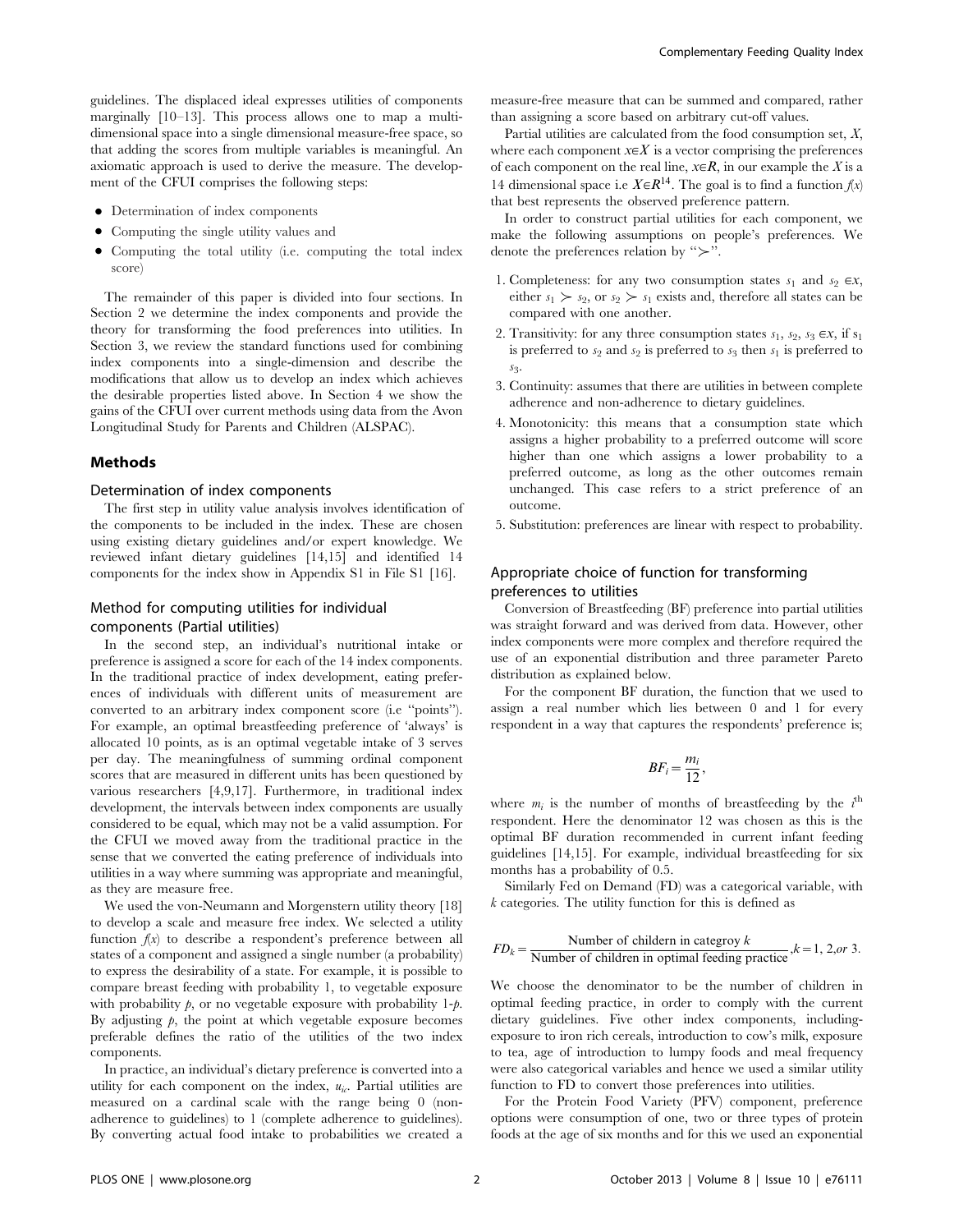utility function to reflect current guidelines. We would expect the utility function to show an increasing adherence to guidelines as the quality of food intake increases [14,15,19] and an exponential utility function reflects this criterion. Hence for PFV the function used was

$$
f(x_i) = 1 - \exp(-ax_i),
$$

where  $a'$  is a positive constant that represents the degree of risk aversion and  $\dot{x}_i$  is the protein food variety for the  $i^{\text{th}}$  individual, where risk aversion is defined as greater adherence to guidelines.

Similar to PFV we assumed the distribution for Timing of Solids Introduction, exposure to Vegetables and Fruit Consumption to be exponential.

For Sugary Drinks (SD) the utility function needed to show a decreasing score as the consumption of the number of SDs increased. In order to apply this principle we had to select a special function that satisfied four conditions:

- $f(x)$  is concave downwards; i.e.  $f''(x) < 0$ . This property is referred to risk aversion in that it implies that for the intervals where the computed value of  $f''(x) < 0$  the function  $f(x)$  is concave downwards. Concave downwards utility also meant that  $(f''(x))$  is a decreasing function for the consumption of sugary drinks, i.e. greater intake of SD reflect poorer adherence to guidelines.
- N The absolute risk aversion decreases as consumption decreases, in other words, risk increases as consumption of SD increase. Absolute risk aversion is measured by  $ra(x) = -f''(x)/f'(x)$ . The  $ra(x)$  function can be seen as percentage change in single utility. Decrease in absolute risk means that the percentage change in single utility is itself decreasing.
- $\bullet$   $f(x)$  is bounded above and below, i.e. there are number a and b such that  $a \le f(x) < b$  no matter how large x is. This criterion was necessary to keep very large values from dominating preferences. The lower bound was necessary to prevent very small values of preferences becoming negative.

Following Venter [20] a distribution that satisfies the above conditions is a three parameter Pareto distribution

$$
f(x_i) = \frac{1}{b} \left( 1 - \frac{a(x_i - c)}{b} \right)^{\left(\frac{1}{a} - 1\right)},
$$

where *a*, *b*, and *c* are the shape, scale and size parameters [20]. Similarly we used a double bounded Pareto distribution to represent preference distribution for the index component Energy-Dense Nutrient–Poor foods. Parameters  $a, b$ , and  $c$  are derived from the data.

# Method for combining the utility

The final step was to define the method to combine components into a total index score. Currently in the nutrition literature, an overall index score is a simple sum of the partial utilities [3,9– 11,13,21]. However, these methods may not be appropriate for reflecting diet quality. For example, let us assume a twocomponent index comprised of breastfeeding and vegetable consumption with both components equally weighted. Now, let us assume that a score of 50 is given to both components for person  $j$  while for person  $k$ , their scores were zero and 100 respectively for the two components. Under the summing of scores approach both individuals get the same score suggesting that both are doing well overall. This is because linearity assumes that component scores are interchangeable. That is, an increment in one criterion at any value can be substituted by an equal decrement in another indicator at any other value [22–24].

However, we would hypothesize that the diet quality of person  $j$ (i.e. moderate adherence on both guidelines) may be better than the diet quality of person  $k$  (i.e. non-adherence and complete adherence to those guidelines respectively). To test this hypothesis we propose using a method based on ''displaced ideal theory'' developed by Zeleny [25]. The displaced ideal theory is based on the notion that consistency across scores is preferred. In this case the scoring method should align with our qualitative assessment that person  $i$  has a 'better' diet than person  $k$ .

#### Axiomatic characterization of CFUI

This section presents six intuitive properties that a measure of diet quality should satisfy.

Normalization. A CFUI should have a minimum and a maximum and  $CFUI \in (0,1)$ . at its minimum CFUI = 0 indicating no adherence in all 14 components; and its maximum  $CFUI = 1$ , indicating a completer adherence to all 14 guidelines.

Anonymity. A CFUI should be indifferent to swapping of values across components. With two people  $j$  and  $k$ , this would mean that  $CFUI_i = CFUI_k$  if the values are interchangeable across, for example, seven components and remained same on the other seven components.

Monotonicity. A CFUI should be greater if the index value in one component is greater with index values remaining constant in all other components. With two people  $j$  and  $k$ , this would mean that index values remain the same in two components and different in all others then  $CFUI_j \ge CFUI_k (CFUI_j \le CFUI_k)$  if and only if  $u_j \geq u_k (u_j \leq u_k)$ .

Proximity. A CFUI should be such that a greater value indicates that it is closer to the ideal point, which is complete adherence to dietary guidelines. For two persons  $j$  and  $k$ , with Euclidian distance from the ideal indicated by  $d_i$  and  $d_k$ respectively then  $CFUI_j \le CFUI_k (CFUI_j \ge CFUI_k)$  if and only if  $d_j \geq d_k (d_j \leq d_k)$ .

Uniformity. A CFUI should be such that for a given mean index value,  $\mu$ , a greater (or smaller) variation across dimensions,  $\sigma$ , should indicate a smaller (greater) total value. For two persons j and k, if  $\mu_j = \mu_k$  and  $\sigma_j \leq \sigma_k(\sigma_j \geq \sigma_k)$  then  $CFUI_j \ge CFUI_k(CFUI_j \le CFUI_k)$ . This is to assure that adherence to dietary guidelines is balanced or uniform across all components.

**Signalling.** A measure of CFUI should be such that as values shift from their initial position, the direction and magnitude of the change is signalled. In addition it should indicate a unique optimal path to reach the ideal value or higher value. That is, there exists one and only one distance  $d^* = \min(d_m)$ ;  $m = \text{possible paths}$ .

#### Displaced Ideal

The concept of 'displaced ideal' proposed by Zeleny [25] is based on the principle that a better configuration of partial utilities should have a higher overall score, i.e. be closer to the ideal.

Let X denote a set of all index components, i.e.  $x \in X$ , let  $f_i(x_i)$  i = 1, 2, 3,...,I, be the functions used to compute the utilities, now let  $f(X)$  be the vector of all partial utilities

$$
\mathbf{f}(X) = (f_1(x_1), \dots, f_I(x_I)).
$$

We can now state the multi attribute decision making problem simply as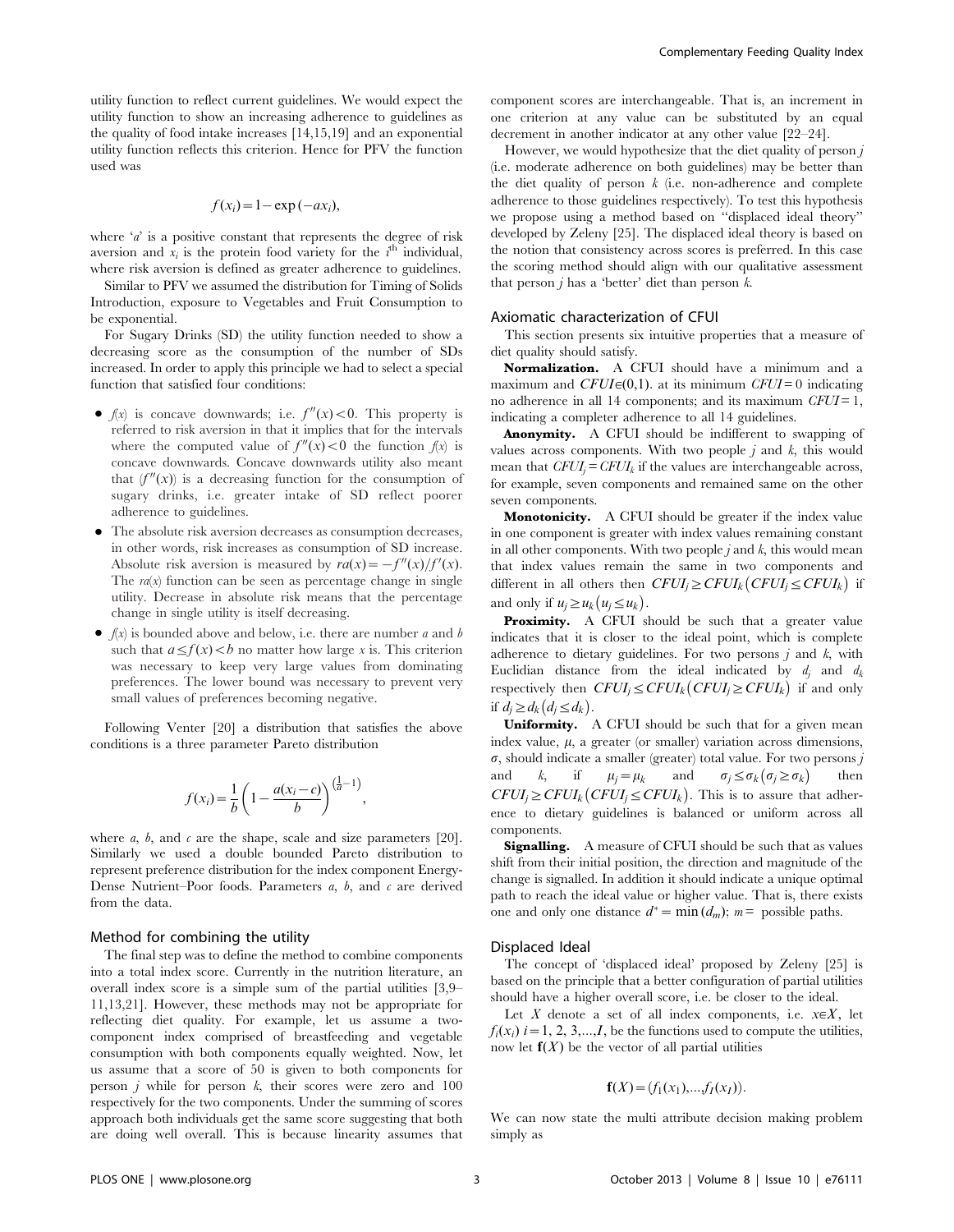$$
Max f(x) \text{ subject to } x \in X \tag{1}
$$

which mathematically represents the vector function maximization problem.

One possible approach to solve expression (1) is through a direct assessment of the overall utility function, say,

$$
U(f(X)) = U(f_1(x_1),...,f_I(x_I))
$$
\n(2)

As described in Zeleny  $[25]$  construction of U is complex. Although  $U$  is not known explicitly it can be safely assumed to be a real value, monotone function is each argument  $f_i(x_i)$ , and possibly reflecting the conventional decreasing marginal rates of substitution property. Under such conditions it can be shown that at least one solution at which equation (2) achieves its maximum over  $X$  is non-dominated [25]. This non-dominated solution is called an effective solution or Pareto-optimal solution [26].

Let each individual component of  $f(X)$  have maximum score of some  $x \in X$ , say  $f_i(x_i)$  reaches its maximum at  $\bar{x}_i \in X$ , we can write:

$$
\underset{x_i \in X}{Max} f_i(x_i) = f_i(\bar{x}^i) = \bar{f}_i
$$
\n(3)

Then  $\mathbf{f} = (\bar{f}_1,...\bar{f}_I)$ . can be defined as the "ideal point", a vector of all maximum feasible values attained by individual functions on X. So, if there would exist  $\bar{x}_i \in X$ , such that  $\mathbf{f}(X) = \mathbf{f}$  then the solution  $\bar{x}_i$ , would be also the maximum reached by any increasing utility function U. There would be no decision problem. Such an ideal solution is however infeasible. On the other hand, instead of maximizing the solution, because of the ideal point, the decision maker can try to find a solution that is "as close as possible" to the ideal point. Salukavadze et al. [26] describe several methods for solving multi-criteria optimization.

The fuzzy state ("as close as possible") is more feasible and realistic than maximization of  $U$  for our application. Now, if we denote the degree of closeness of an  $x^j \in R$ , to  $\bar{x}$ , with respect to the *i*th component as  $d_j(x^j)$  which has the properties:

$$
d_j(x^j) = 1 \text{ if } f_i(x^j) \equiv \bar{f}_i, \ 0 \le d_j(x^j) \le 1, \forall i = 1, 2, ..., I \text{ and } j = 1, 2, ..., k.
$$
 (4)

The function  $d_j(x^j)$  defines the metric space  $(R^n, d_i(x^j))$  called  $L^p$ metric. Once again following Zeleny [25] and Salukvadze et al [26] it can be understood that a family of  $L^p$  metric provides a range of geometric measures of closeness defined as:

$$
L_p(x^j) = \left[\sum_{i=1}^I \left(1 - d_i(x^j)\right)^{\alpha}\right]^{1/\alpha}, 1 \le \alpha \le \infty.
$$
 (5)

#### Computing the CFUI using the displaced ideal method

For any measure based on distance, the first choice is the special case of Minkowaski distance, Euclidian distance. Following Nathan & Mishra [23,24] in this paper we use the inverse Euclidian norm to compute the overall score. By normalizing to the scale of (0, 1), 0 being the least favoured (non-adherence) and 1 being most favoured (complete adherence), the ideal point would be defined by unity vector,  $I=[1, 1, ..., 1]$ . The method of combining the utilities using displaced ideal technique is given by,

$$
CFI_i^{DI} = 1 - \left[ \sqrt{\frac{1}{n} \sum_{j=1}^n (1 - u_{ij})^2} \right], i = 1, 2, ..., m, j = 1, 2, ..., n, (6)
$$

assuming equal weights.

# Results

As an illustration, we applied out method to the complementary feeding period information collected in the Avon Longitudinal Study of Parent and Children (ALSPAC). ALSPAC recruited 14,541 pregnant women resident in Avon, UK with expected dates of delivery  $1<sup>st</sup>$  April 1991 to  $31<sup>st</sup>$  December 1992. This is the number of pregnancies for which the mother enrolled in the ALSPAC study and had either returned at least one questionnaire or attended a ''Children in Focus'' clinic by 19/07/99. Out of the initial 14,541 pregnancies, all but 69 had known birth outcome. Of these 14,472 pregnancies, 195 were twin, three were triplet and one was a quadruplet pregnancies meaning that there are 14,676 foetuses in the initial ALSPAC sample. The number of new pregnancies not in the initial sample that are currently represented on the built files is 542. Of the 542 additional pregnancies, 6 were twin, meaning that the number of additional children that need to be considered is 548. The total sample size for analysis using childbased questionnaire data collected after age seven is therefore 15,224. The questionnaire listed 43 food and beverage items at 6 months, increasing to 70 items at 15 months. Questionnaires also included information on breastfeeding, and formula feeding [27].

Often in nutritional epidemiology the common procedure of data reduction is to develop an index based on linear averaging. In this section we start with the traditional procedure and later demonstrate the advantages of using the new approach by the following the axiomatic characterization described in previous section. For an illustration, in the initial three sections we took a sample of random scores of two people from the data set. However, to illustrate the distributional gains we used the complete information available (9,276, missing cases excluded). Other detailed applications of the index, which are beyond the scope of this paper, are reported elsewhere [16].

#### Linear averaging

For understanding the advancement of the new method we compare it with the traditional approach of index construction, linear averaging (LA).

In the traditional approach or LA, the underlying assumption is that the parameters are perfectly interchangeable [2]. That is under linear averaging, the increment in one component at any value can be substituted by an equal decrement in another indicator at any other value [22,23]. This assumption is unquestionable when used in the case of the same parameters such as weights (kg) of children, or when items with similar scales are added to obtain a total value.

Use of perfect exchangeability of individual scores in the construction of a dietary index may not be appropriate. This is because, the individuals with high exposure to the components BF and V, and no exposure to SD are regarded as healthy compared to the ones whose exposure is the opposite. For the axiomatic comparisons we restrict our illustrations to two dimensional space using BF (breastfeeding) and V (vegetable consumption) variables. However, for the distributional comparison we use data from all 14 dimensions.

In the absence of reaching the ideal across components, the next best scenario would be to score uniformly across components (e.g.

.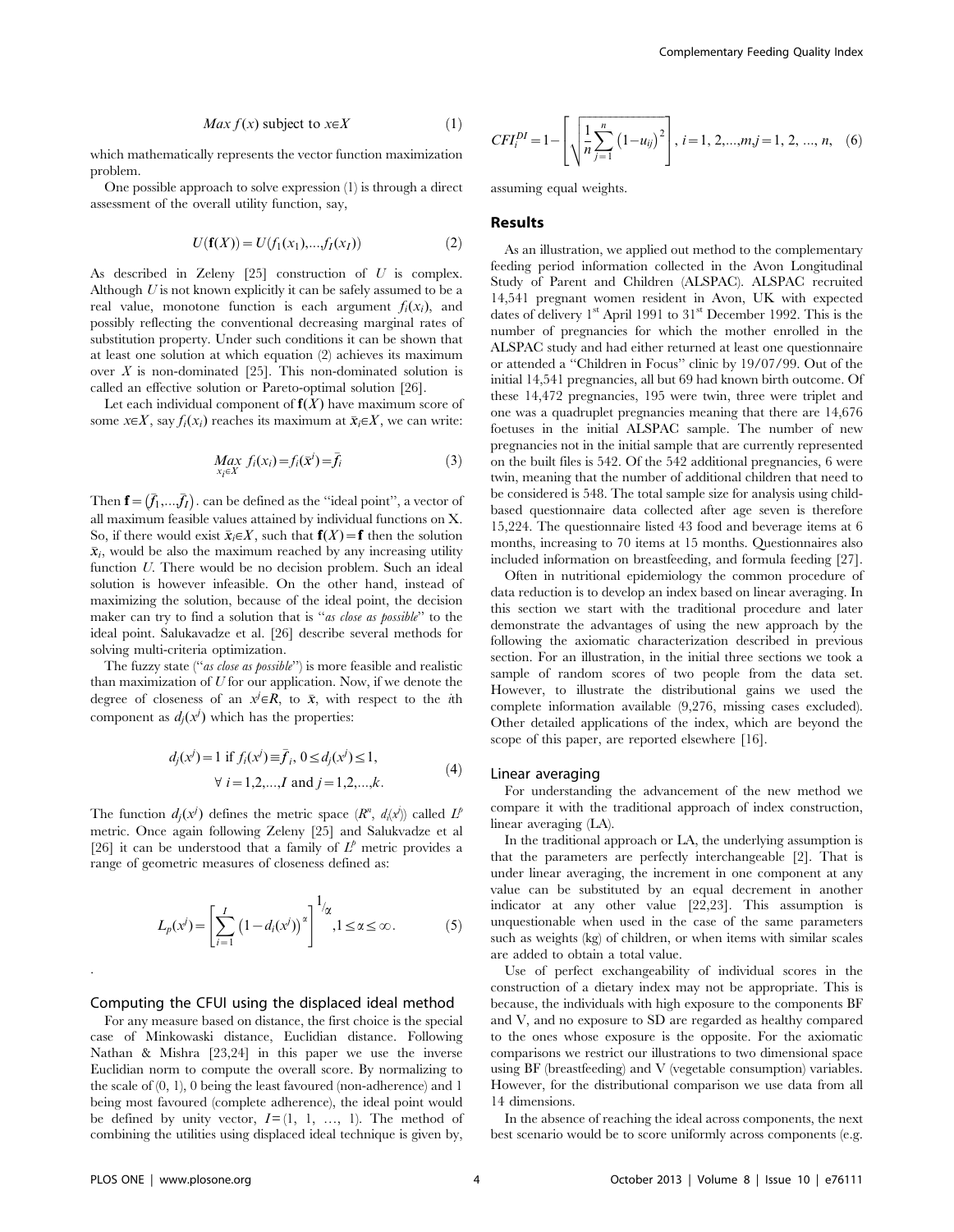0.8, 0.8, 0.8). Currently, under the LA approach people who score uniformly on all components are not rewarded any more than those who do not. However we demonstrate below that the DI method proposed in this paper rewards people who score uniformly, i.e., show greater variety in consumption.

For a demonstration of the difference between a complementary feeding index computed using the LA and DI methods, let us consider two components BF and V, as it is easier to visualize in two dimensions. Using the Linear Averaging (LA) method, a Complementary Feeding Index (CFI) is given by:

$$
CFI^{LA} = \frac{1}{2}(BF + V) \tag{7}
$$

The iso- $CFI<sup>LA</sup>$  plot for the two dimensional space is given in Figure 1. Computations were performed using the  $\mathscr{R}$ " [28] statistical language.

From Figure 1 one may note that the CFI space OAIB, with origin  $O(0, 0)$ , representing minimum adherence to guidelines for breast feeding and vegetable intake, and ideal adherence at  $I(1, 1)$ where both the indicators are at their maximum. Any random respondent will occupy a point in the space OAIB. The locus of all points having the same  $\ddot{C}F\dot{I}^{LA}$  score are shown as 45° inclined iso- $CFI<sup>LA</sup>$  lines. It is apparent that  $j$  (0.2, 1) have the same  $CFI<sup>LA</sup>$  mean scores as that of  $k$  (0.8, 0.4) and hence are on the same plane. In other words they are considered to have the same diet quality.

# Displaced ideal

In a two dimensional CFI space, I denotes full adherence to a set of guidelines and a person completely adhering to the guidelines in all dimensions  $(BF = 1)$ , and  $(V = 1)$ . Following the theory above the  $CFT^{DI}$  is given by

$$
CFI^{DI} = 1 - \sqrt{\frac{1}{2} \left( \left( 1 - BF \right)^2 + \left( 1 - V \right)^2 \right)},
$$
\n(8)

where  $\frac{1}{\sqrt{2}}$  $\sqrt{\left(\left(1-BF\right)^2+\left(1-V\right)^2\right)}$  is the Euclidian distance  $(d_j)$  for

the ideal, dividing by  $\sqrt{2}$  normalizes it in two dimensional space and then subtracting the normalized distance from unity gives the inverse. Thus, for person  $j$  the shorter the distance from ideal,  $d_j$ , the higher is the complementary feeding index score.

The *iso-CFI*<sup>DI</sup> plot in two dimensional spaces is given in Figure 2. The CFI space presenting the two dimensions of BF and V and the two points  $j$  and  $k$  representing two persons diet preferences are kept the same as in Figure 1. Now in the  $CFT^{DI}$  one might note that the place of  $j$  and  $k$  has changed. Earlier (Figure 1) was on the same plane, whereas now  $k$  has fared better than  $j$ . Thus with the application of DI theory we illustrate two points:

- 1. partial utilities (individual component scores) are not exchangeable, and
- 2. moderate adherence to each component of the index is preferred compared to high adherence to some and no adherence to others.

Table 1 shows the difference between LA and DI computation of the overall score which was graphically represented in Figures 1 and 2, these computations were carried out using equations (7) and (8). These equations are two special conditions of Minkowaski's



Figure 1. ISO curve for linear averaging in a two dimensional space. Footnote: J is an individual who score 0.8 and 0.4 on breast feeding and vegetable intake and K scores 0.2 and 1 then the CFI score computed under LA results in 0.6 on the ISO curve. doi:10.1371/journal.pone.0076111.g001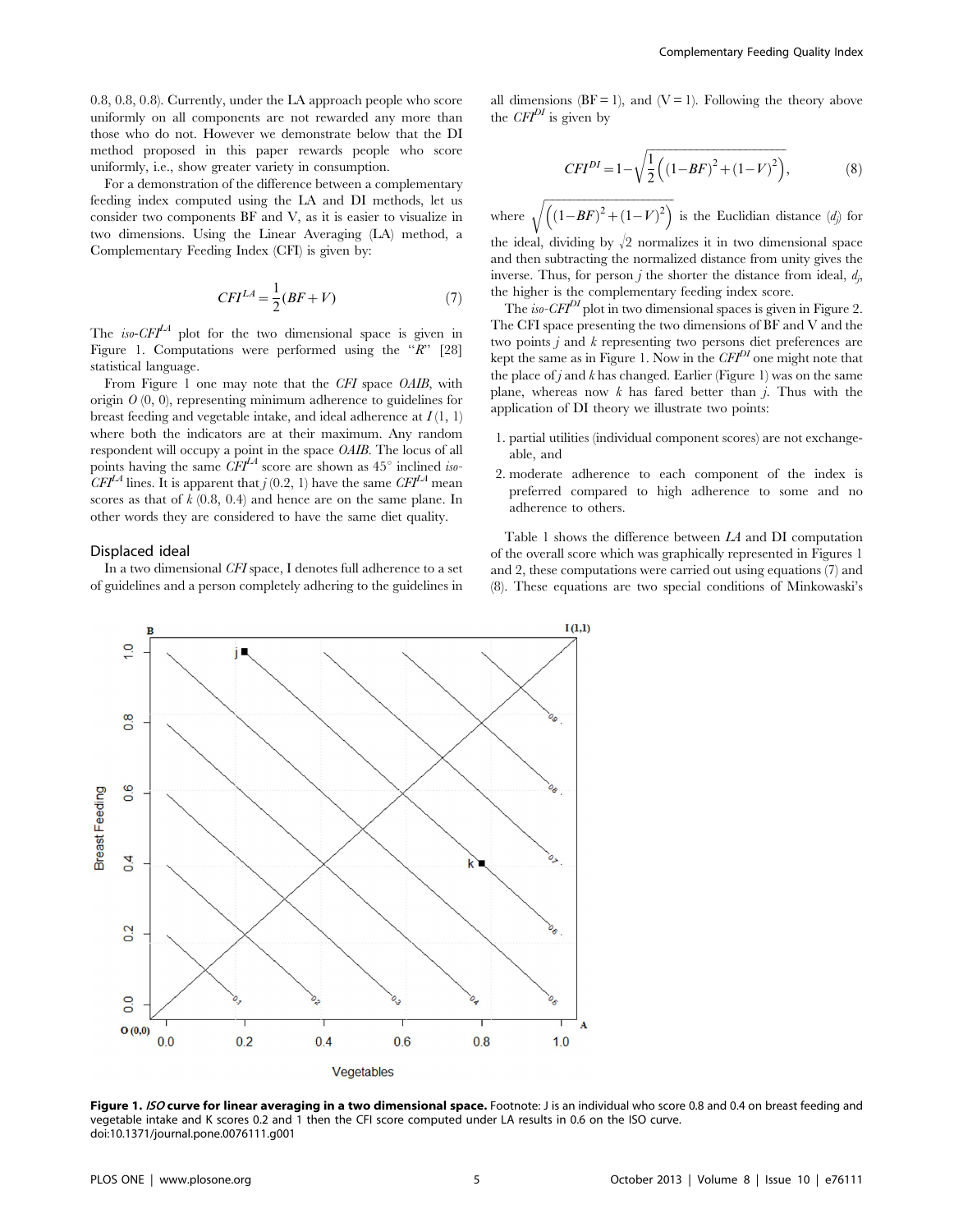

Figure 2. ISO curve for displaced ideal in a two dimensional space. Footnote: J is an individual who score 0.8 and 0.4 on breast feeding and vegetable intake and K scores 0.2 and 1 then the CFI score computed under DI results in 0.4 and 0.5 on the ISO curve. doi:10.1371/journal.pone.0076111.g002

distance, that is equation (7) is the first order distance measure and equation (8) is the second order distance measure. As one may observe the overall utility score for individual  $j$  under LA and DI is same. However, for individual  $k$  it may be observed that under  $DI$ theory, the overall score increases indicating that the distance from ideal is decreasing. Conversely, under the LA approach the increment remains invariant for the individual k. It may be observed from here that DI signals the individuals to progress along an ideal path which is based on the notion that an improvement in a component that has a lower value is more important than an equivalent improvement in a component that has a higher value.

#### Axiomatic comparison between LA and DI

From the results it is clear that both the LA and DI methods satisfy axioms of Normalization, Anonymity and Monotonicity. However it is assessment of the axioms in terms of Proximity, Uniformity and Signalling that demonstrates advantages of DI over LA (Table 2).

Table 1. Comparison between overall scores obtained using LA and DI methods.

| <b>Respondent</b> Breastfeeding Vegetables LA Score |     |     | DI Score |
|-----------------------------------------------------|-----|-----|----------|
| 0.2                                                 | 1.0 | 0.6 | 0.6      |
| 0.8                                                 | 0.4 | 0.6 | 0.684    |
|                                                     |     |     |          |

doi:10.1371/journal.pone.0076111.t001

Normalization. In both methods, the respondents are bounded by minimum,  $CFI^{LA} = CFI^{DI} = 0$  at the origin, and the maximum  $CFI^{LA} = CFI^{DI} = 1$ , at the ideal  $BF = V = 1$ . In the first two axioms Anonymity and Monotonicity we are not interested in the direction of  $d_i$  and  $d_k$  but are concerned with the direction of the contribution of the component  $(BF, V)$  score because our point of interest is to see which choice affects the total score. However, for the latter three components, Proximity, Uniformity, and Signalling we are interested in examining:

- $\bullet$  how the distributions properties (mean and variance) affect the overall score computation and their placement from the ideal position
- $\bullet$  how the overall score computation reflects the change in dispersion

From Table 2 the following conclusions can be made about LA and DI methods of combining the component scores.

Anonymity (A). Both satisfy this. Interchanging the component scores does not alter the overall score of CFI. For two persons  $j$  and  $k$ , if the values across the components BF or V are interchanged,  $BF_{\tilde{J}} = V_k$  and  $BF_k = V_j$ , then  $CFI_j^{LA} = CFI_k^{LA}$  and  $CFI_j^{DI}=CFI_k^{DI}$ .

Monotonicity (M). This is also satisfied for the scores computed by both the methods. For two persons  $j$  and  $k$ , if the value is higher in one component and the other components remain the same  $BF_j > BF_k$  and  $V_j = V_k$ , then  $CFI_j^{LA} > CFI_k^{LA}$  and  $CFI_j^{DI} > CFI_k^{DI}$ . When the direction for the component utilities changes the overall score computed using LA and DI methods reflect such changes.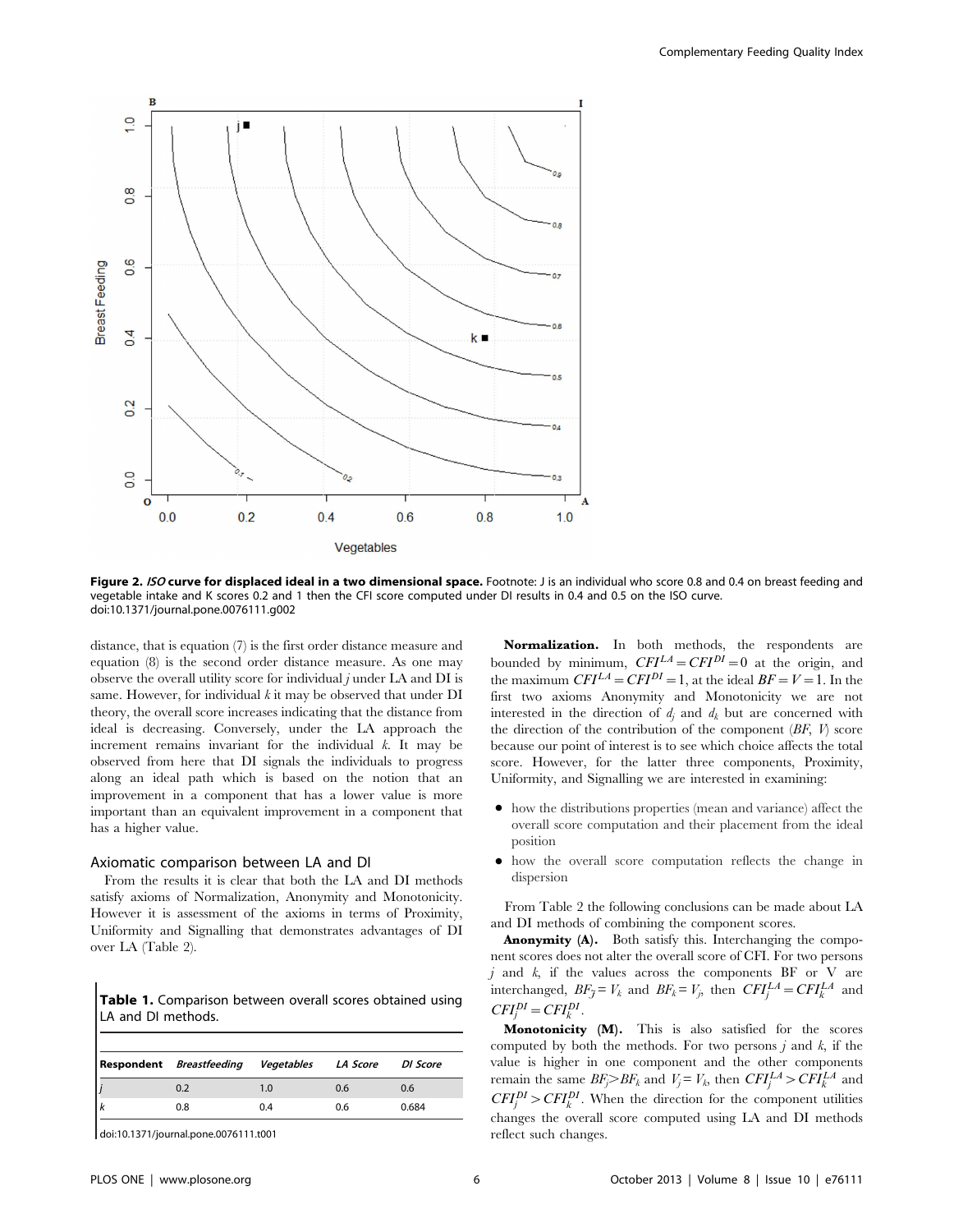Table 2. Comparison of the overall score computation using LA and DI under proposed axioms in two dimensions.

|                    |               | <b>Utilities</b> |              |                 | <b>CFI Score</b> |      | <b>Direction of CFI score</b> |             |                     |                                             |
|--------------------|---------------|------------------|--------------|-----------------|------------------|------|-------------------------------|-------------|---------------------|---------------------------------------------|
| Axiom <sup>1</sup> | Person $BF^2$ |                  | $\mathbf{V}$ | <b>Distance</b> | LA <sup>3</sup>  | DI   | <b>Distance</b>               | LA          | DI                  | Component                                   |
| A                  | J             | 0.4              | 0.8          | 0.63            | 0.60             | 0.55 | NI <sup>4</sup>               | $j = k$     | $j = k$             | $BF_i+V_k=BF_k+V_i$                         |
|                    | K             | 0.8              | 0.4          | 0.63            | 0.60             | 0.55 | N <sub>l</sub>                |             |                     | $BF_j = V_k$ ; $BF_k = V_j$                 |
| M                  | J             | 0.8              | 0.7          | 0.36            | 0.75             | 0.75 | N <sub>l</sub>                | j > k       | j > k               | $BF_i > BF_k$                               |
|                    | Κ             | 0.4              | 0.7          | 0.65            | 0.55             | 0.53 | NI                            |             |                     | $V_j = V_k$                                 |
|                    | J             | 0.3              | 0.7          | 0.76            | 0.50             | 0.46 | N <sub>l</sub>                | j < k       | j < k               | $BF_j < BF_k$                               |
|                    | Κ             | 0.6              | 0.7          | 0.50            | 0.65             | 0.65 | NI                            |             |                     | $V_i = V_k$                                 |
|                    |               |                  |              |                 |                  |      |                               |             |                     |                                             |
| l P                | J             | 0.2              | 0.8          | 0.82            | 0.50             | 0.42 | $d_i > d_k$                   | $j = k$     | j < k               | N <sub>l</sub>                              |
|                    | K             | 0.5              | 0.5          | 0.71            | 0.50             | 0.50 |                               |             |                     | N <sub>l</sub>                              |
|                    | J             | 0.6              | 0.7          | 0.50            | 0.65             | 0.65 | $d_i$ $\lt d_k$               | j < k       | j > k               | $\mathsf{N}\mathsf{I}$                      |
|                    | K             | 1.0              | 0.4          | 0.60            | 0.70             | 0.58 | $\overline{\phantom{a}}$      |             |                     | N <sub>l</sub>                              |
| Uniformity         |               |                  |              |                 |                  |      |                               |             |                     |                                             |
| U-NU               | J             | 0.5              | 0.5          | 0.70            | 0.50             | 0.50 | $d_i < d_k$                   | $j = k$     | j > k               | $BF_j+V_j=BF_k+V_k$                         |
|                    | Κ             | 0.7              | 0.3          | 0.76            | 0.50             | 0.46 | $\overline{\phantom{0}}$      |             |                     | $\mu_j = \mu_j$ ; $\sigma_j^2 < \sigma_k^2$ |
| NU-U               | J             | 0.8              | 0.6          | 0.45            | 0.70             | 0.68 | $d_i > d_k$                   | $j = k$     | j < k               | $\mu_j = \mu_j$ ; $\sigma_j^2 > \sigma_k^2$ |
|                    | Κ             | 0.7              | 0.7          | 0.42            | 0.70             | 0.70 | $\overline{\phantom{0}}$      |             |                     |                                             |
|                    |               |                  |              |                 |                  |      |                               |             |                     |                                             |
| l s                | J             | 0.6              | 0.8          | 0.45            | 0.70             | 0.68 | $\overline{\phantom{a}}$      | $j=k=m=n=0$ | $j = m < k > n > o$ | $\mu_j = \mu_k = \mu_m = \mu_n = \mu_o$     |
|                    | K             | 0.7              | 0.7          | 0.42            | 0.70             | 0.70 | $d_i > d_k$                   |             |                     |                                             |
|                    | M             | 0.8              | 0.6          | 0.45            | 0.70             | 0.68 | $d_k < d_m$                   |             |                     |                                             |
|                    | ${\sf N}$     | 0.9              | 0.5          | 0.51            | 0.70             | 0.64 | $d_m<\!d_n$                   |             |                     |                                             |
|                    | $\circ$       | 1.0              | 0.4          | 0.60            | 0.70             | 0.58 | $d_n < d_o$                   |             |                     |                                             |

<sup>1</sup>A-Anonymity, M-Monotonicity, P-Proximity U-Uniformity, NU-No-uniformity, S-Signalling.

<sup>2</sup>BF-Breastfeeding, V-Vegetable.

<sup>3</sup>LA-Linear Averaging, DI-Displaced Ideal.

4NI- Computation Not of Interest.

doi:10.1371/journal.pone.0076111.t002

Proximity (P). The DI method satisfies this but not the LA. For two respondents  $j$  and  $k$  with Euclidean distance from the ideal being such that  $d_j > d_k$  then  $CFI_j^{DI} < CFI_k^{DI}$ , but it is possible to have  $CFI_j^{LA} = CFI_k^{LA}$ . In the second exercise, we noticed that, when  $d_j \leq d_k$  there is a possibility that the respondent with lower CFI score will be closer to the ideal point compared to the respondent with the higher CFI score, using the LA approach. Logically this does not make sense.

Uniformity (U). the DI method satisfies this, but not the LA method. For two persons j and k, if  $\mu_j = \mu_k$  and  $\sigma_j > \sigma_k$  then  $CFI_j^{DI} < CFI_k^{DI}$ , but  $CFI_j^{LA} = CFI_k^{LA}$ . The LA method is independent of the dispersion. But DI, on the contrary, will have minimum distance from the ideal if and only if the value lies on the line of equilibrium. The line of equilibrium is the locus of all local ideal positions, where a local ideal position is defined as the mean of the individual utilities. This line is drawn by joining all the means from origin  $O(0, 0)$  to the ideal position  $I(1,1)$ .

Signalling (S). the DI method satisfies this but not he LA method. For this exercise we took multiple scenarios where the diet utilities on the components BF and V are changed but the arithmetic mean of the utilities was kept constant. As can be seen from Figures 3 and 4 and Table 2 the CFI computed using the LA method did not change with a range of component scores. The

 $CFI<sup>LA</sup>$  was stagnant on the *iso-CFI* curve and it is silent about a desirable path among the possibilities to improve diet quality. This graph clearly demonstrates the exchangeability effect, even when in reality it is not true. This stagnant behaviour is not helpful in making decisions about how to improve population diet quality.

However, in the DI method any change in the combination of the utilities the CFI scores also changed. The maximum of the CFI score was attained when the CFI scores falls on the  $45^{\circ}$  line (Figure 3 (0.7, 0.7)) which we call the line of equilibrium. This change in CFI by DI method reflects the idea that people who adhere to all dietary recommendations equally are more likely to be closer to the ideal diet than those who adhere extremely well on one and poorly on the other components. This finding leads to the assertion that between two paths, the path closer to the ideal path will have a higher  $CFI^{DI}$ . Evidence of this assertion was derived independently and is the same as the one given in Mishra & Nathan [22]. The proof is reproduced with the permission from the author [24] in Appendix S2 in File S1.

Thus, displaced ideal satisfies all the axioms, whereas linear averaging satisfies only the first three, Normality, Anonymity, and Monotonicity. The failure arises because the linear averaging method assumes perfect substitutability across the two dimensions. Under perfect substitutability if  $\mu_j = \mu_k$  then  $CFI_j^{LA} = CFI_k^{LA}$  even if  $\sigma_i \neq \sigma_k$  or  $d_i \neq d_k$ . Further, it is least informative in indicating a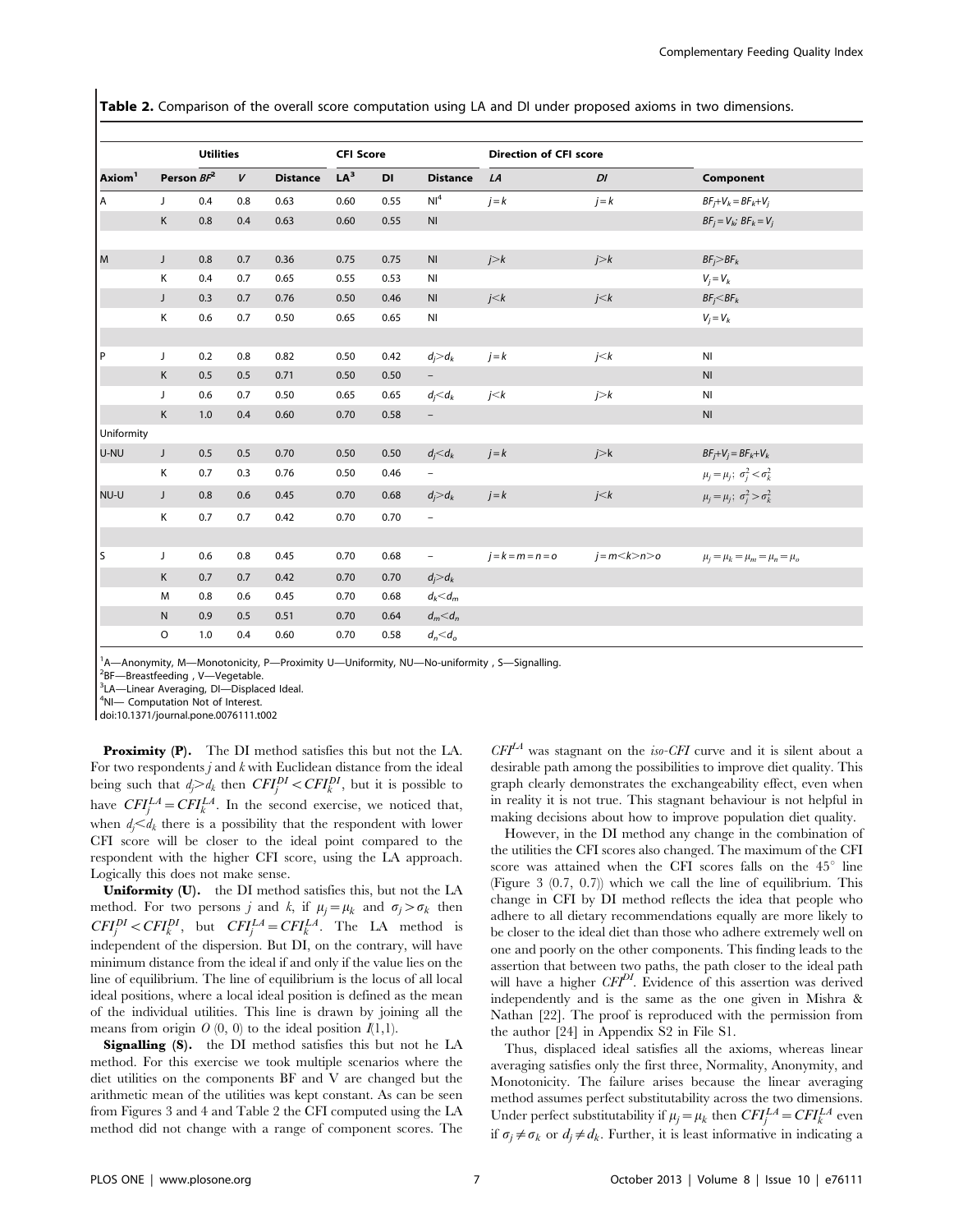

Figure 3. Signalling axiom applied to linear averaging. Footnote: Six individuals J, K, L, M, N, O whose distance from the line of equality. doi:10.1371/journal.pone.0076111.g003



Figure 4. Signalling axiom applied to displace ideal. Footnote: Six individuals J, K, L, M, N, O whose distance from the line of equality. doi:10.1371/journal.pone.0076111.g004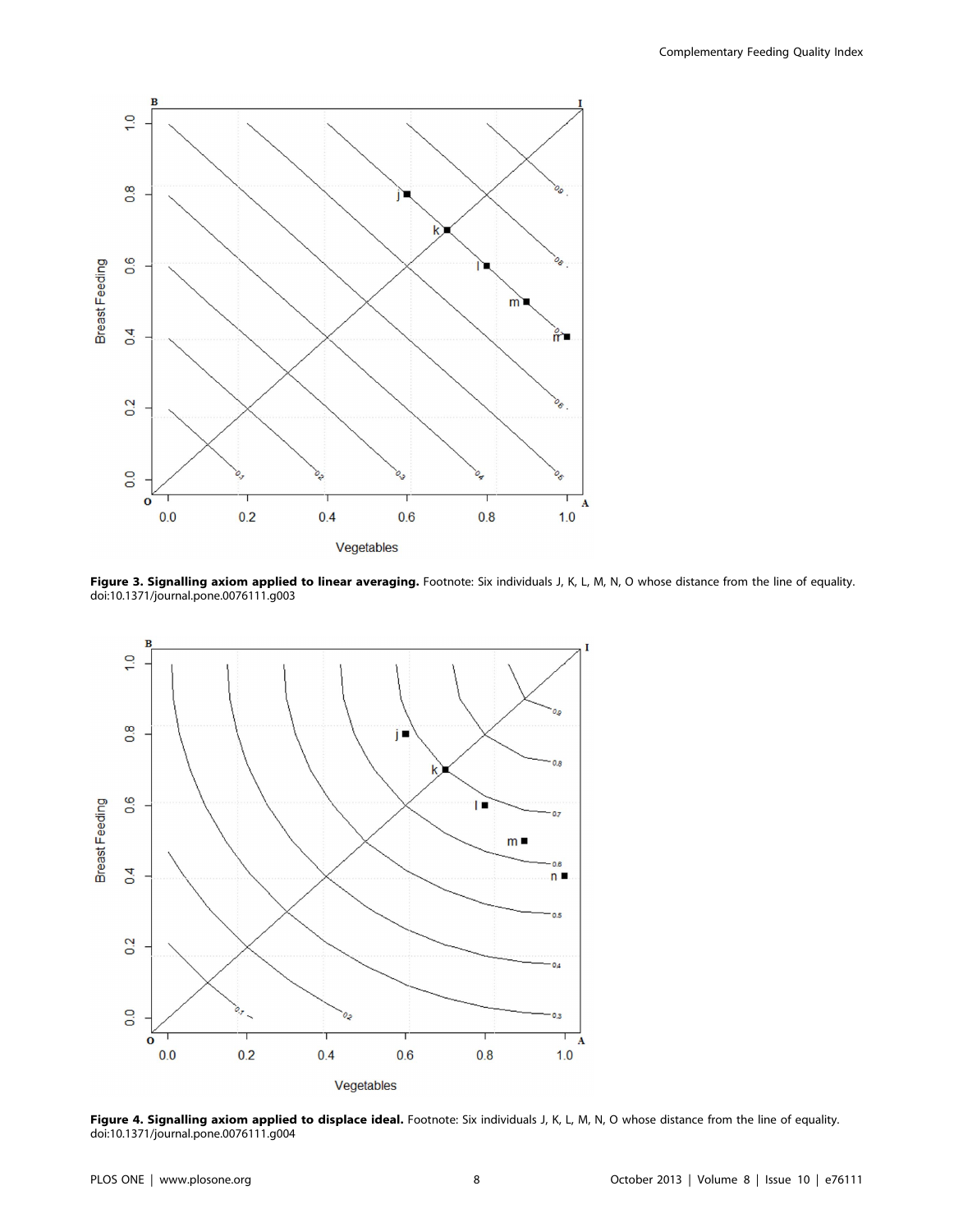

Figure 5. Comparison of traditional and displaced ideal based scoring of complementary feeding. doi:10.1371/journal.pone.0076111.g005

desirable path among the infinite possibilities to improve on CFI. Since the scores computed using DI method do not assume perfect substitutability, any slight variability in the distribution shifts the distance from the ideal position, this now gives a unique ideal path to move from the actual position to a higher or lower position.

# Distributional comparison between the traditional and complementary feeding Index

In seeking a distribution-sensitive index the objective is to not overlook at the actual distribution as done in linear averaging. Having said this, we do not claim that the distribution-sensitive measure captures the entire information contained in all the 14 separate individual components. Although we have improved the index to incorporate the variation into the score estimation, some loss of information remains. However, it will respond to the average value and in some ways to the dispersion around the average value. By this we mean a distribution sensitive measure will discriminate 1) how far the person's utility score is from the guideline value, and 2) how much change in the overall score is a result due to changed distribution pattern. Figure 5 provides a comparison between the distributions of the newly proposed method and the linear averaging. From the distributions one can observe that there is a complete location and scale shift with the complementary feeding index. The effect due to location shift and the shape shift was computed using the relative distribution methods proposed in Handcock & Morris [29] using the "reldist" package in R. The relative density provides a robust analysis of the differences between two distributions [29]. Moreover, it also allows examination and decomposition of the effect due to changes in location (median) and changes in shape. The measures developed by Handcock & Morris [29] are based on entropy, Kullback-Leibler divergence measure. Results from the analysis suggest that 94% of the effect is due to the location changes and only 6% of the effect is due to the change in shape. In context of the distribution of CFI these changes are especially important. For example comparing two distributions over time with the earlier distributions as the reference group, a simple location shift would indicate that everyone's CFI is larger (or smaller) by the same amount (or percentage). As there was evidence of divergence between distributions due to changes in shape, it is possible that polarization is occurring. To investigate this we used the median –relative polarization index following Handcock & Morris [29]. This measure is particularly useful because it is location adjusted, in this case for the median, which is an important link to the location and shape decompositions. Results show that the median relative polarization index value is positive indicating an increased polarization towards the tails. The high concentration of data around the mean value in the traditional method is due to the fact that 47.9% (4,452 ties in data out of 9,276 cases) of the data has ties values. However, in the CFI this problem is circumvented (66 ties out of 9,276) by the use of DI, thus appropriately representing the variation in the data.

# Conclusion

To date there has been no appropriate index for assessing diet quality during the complementary feeding period in developed countries. In this paper we have described the development of a preference-based index for measuring adherence to infant feeding guidelines. The index provides utility (preference) scores on a generic scale where non-adherence to guidelines = 0 and perfect adherence = 1. Such scoring systems have been used in the development of health indices [30]. Here we have attempted to make use of the utility theory in nutritional epidemiology. By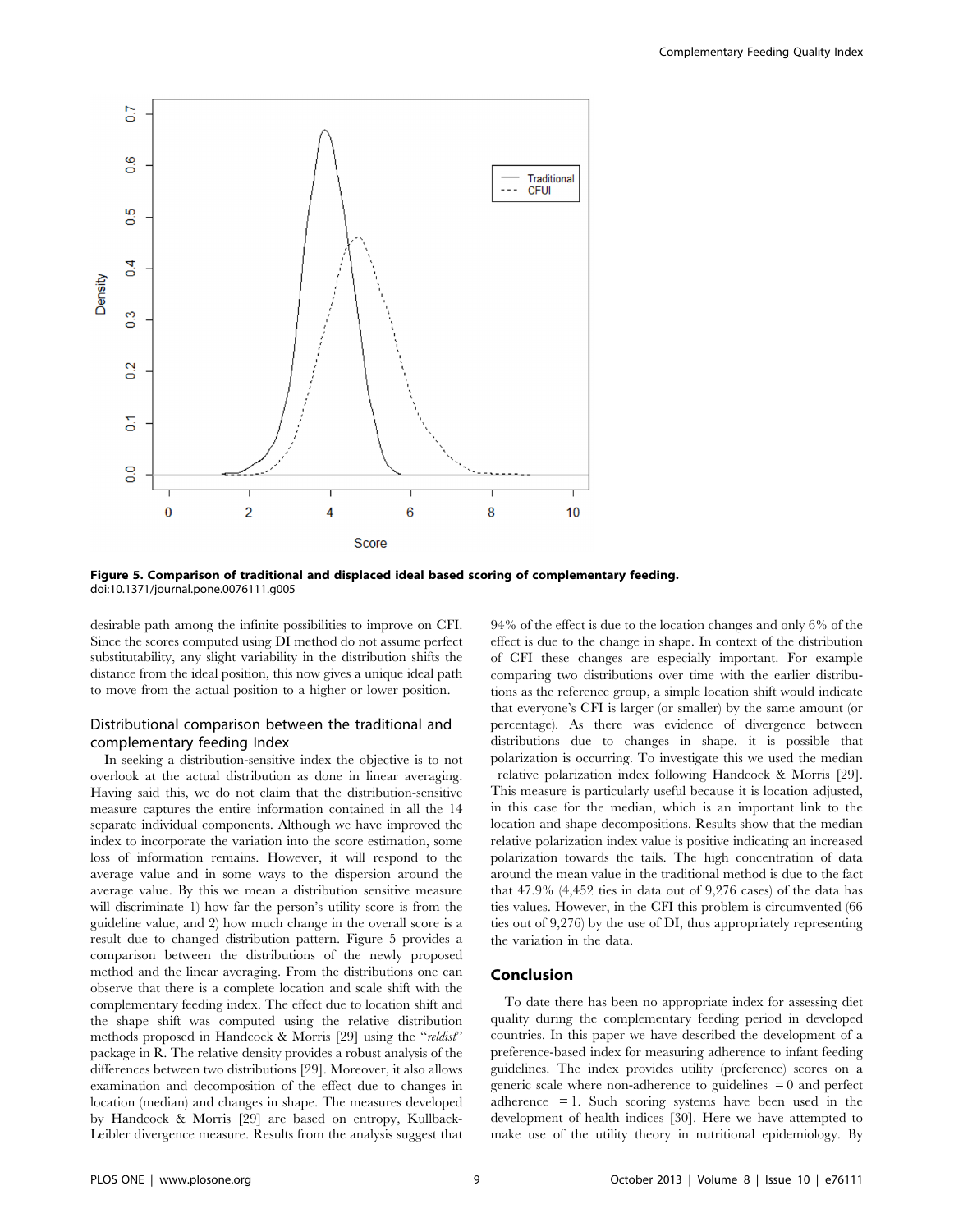converting the dietary intakes into utilities we have a technique where summing the utilities of index components that are measured on different scales is meaningful. The strength of the proposed methodology lies in the axioms used to derive it. This is an improvement from using arbitrary cut offs to derive component scores and assumptions of linearity to combine component scores. Moreover, we have proven geometrically that the method of combining scores using the displaced ideal has advantages over the simple linear averaging. By an axiomatic characterization and empirical verification we have shown that the DI method of combining the scores distinguishes between individuals who achieve midrange scores by scoring consistently across components compared with individuals whose midrange scores reflect adherence at the extremes across components. We feel this is an advantage because a very low score places the individual at greater risk of suboptimal nutrition on that component. Thus, the DI method of combining the scores captures uniformity and balanced behaviour across different nutritional dimensions, unlike the LA method where the exchangeability assumption is forced. The CFI also signals those components in which individuals are adhering and not adhering to guidelines. Currently used diet quality scores contain many subjective choices (e.g. cut-offs). By using a utility approach we provide a data driven method that is reproducible and not subjective in nature. In addition, by providing a scoring range for each component we provide a technique that allows judgement of intakes of foods or nutrients that are both beneficial and detrimental, thus making the transition from beneficial to detrimental more subtle. This is a major advance over the existing cut-off based indices. One of the limitations, as noted in the literature [2,3,8], with the diet quality measures is their lack of ability to predict health outcomes. However, in our recent work

#### References

- 1. Kant AK (2004) Dietary patterns and health outcomes. Journal of American Dietetics Association 104: 615–635.
- 2. Moeller SM, Reedy J, Millen AE, Dixon B, Newby PK, et al. (2007) Dietary patterns: Challenges and opportunities in dietary patterns research. Journal of American Dietetics Association 107: 1233–1239.
- 3. Waijers PMCM, Feskens EJM, Ocke MC (2007) A critical review of predefined diet quality scores. British Journal of Nutrition 97: 219–231.
- 4. Arvaniti F, Panagiotakos DB (2008) Healthy indexes in public health practice and research: A review. Critical Reviews in Food Science and Nutrition 48: 317– 327.
- 5. Wirt A, Collins EC (2009) Diet quality- What is it and does it matter? Public Health Nutrition 12: 2473–2492.
- 6. Kant AK, Graubard BI (2005) A comparison of three dietary pattern indexes for predicting biomarkers of diet and disease. Journal of American College of Nurtition 24: 294–303.
- 7. Smithers L, Golley RK, Brazionis L, Lynch JW (2011) Characterizing whole diets of young children from developed countries and the association between diet and health: a systematic review. Nutr Rev 69: 449–467.
- 8. Hann CS, Rock CL, King I, Drewnowski A (2001) Validation of the health eating index with use of plasma biomarkers in a clinical sample women. American Journal of Clinical Nutrition 74: 479–486.
- 9. Waijers PMCM, Feskens EJM (2005) Indexes of overall diet quality: A review literature.
- 10. Keeney RL, Raiffa H (1976) Decisions with multiple objectives: prefernces and value tradeoffs. RichardF Meyer, New York: John Wiley & Sons.
- 11. Pohekar SD, Ramachandran M (2004) Application of multi-criteria decision making to sustainable energy planning- A review. Renewable and Sustainable Energy Reviews 8: 365–381.
- 12. Teele A (1992) Selecting a multicriterion decision making technique for watershed resources management. Water Resources Bulletin 28: 129–140.
- 13. Torrance GW, Boyle MH, Horwood SP (1982) Application of multi-attribute utility theory to measure social preference for health states. Operations Reserach 30: 1043–1069.
- 14. WHO (2003) Global strategy for infant and young child feeding. Geneva: World Health Organization.
- 15. WHO (2008) Indicators for assessing infant and young child feeding practices. Conclusions of a consensus meeting held 6–8 November 2007. 2008 ed. Washington D.C. USA.: World Health Organization, Geneva.
- 16. Golley RK, Smithers L, Mittinty NM, Brazionis L, Lynch JW (2012) An index measuring adherence to complementary feeding guidelines has convergent

we showed that CFUI predicts outcomes [31]. In future work, we will examine weighting of CFUI components. To acknowledge, the CFUI is one of the few indices that enable assessment of complementary feeding quality [7], a nutritionally and behaviourally important period. With its methodological advances and demonstrated associations with health and development outcomes in childhood, the CFUI can be used to guide the development and evaluation of early life nutrition promotion activities.

# Supporting Information

File S1 Contains the following information: Appendix S1: Fourteen components included in the index. Appendix S2: Theorem: Between two paths, the path closer to ideal path will give a higher CFI-DI score. Figure S1. (DOC)

#### Acknowledgments

We are extremely grateful to all the families who took part in this study, the midwives for their help in recruiting them, and the whole ALSPAC team, which includes interviewers, computer and laboratory technicians, clerical workers, research scientists, volunteers, managers, receptionists and nurses. We also thank anonymus reviewers whose comments helped improve the document. Thanks also to Nathan, HSK and Mishra,S for allowing me to use their proof.

# Author Contributions

Performed the experiments: MNM RKG JWL. Analyzed the data: MNM RKG. Contributed reagents/materials/analysis tools: MNM RKG. Wrote the paper: MNM RKG LGS LB JWL. Conceived the project and developed the research plan: MNM RKG LGS JWL.

validity as a measure of infant diet quality. The Journal of Nutrition 142: 901– 908.

- 17. Kourlaba G, Panagiotakos DB (2009) The number of index components affects the diagnostic accuracy of a diet quality index: The role of intracorrelation and intercorrelation structure of the components. Annals of Epidemiology 19: 692– 700.
- 18. von Neumann J, Morgenstern O (1944) Theory of Games and Economic Behaviour. Princeton, New Jersey: Princeton University Press.
- 19. Harvey CM (1981) Conditions on risk attitude for a single attribute. Management Science 27: 190–203.
- 20. Venter GG (1984) Utility with decreasing risk aversion. Recording and Statistical Corporation, Boston, Massachusetts.
- 21. Dyer JS, Fishburn PC, Wallenius J, Zionts S (1992) Multicriteria decision making, multiattribute utility theory: The next ten years. Management Science 38: 645–654.
- 22. Mishra S, Nathan HSK (2008) On a class of human development index measures. WP-2008-020. Mumbai: IGIDR.
- 23. Nathan HSK, Mishra S (2010) Progress in human development- Are we on the right path. WP-2010-010. Mumbai: IGIDR.
- 24. Nathan HSK, Mishra S, Reddy BS (2008) An alternative approach to measure HDI. WP-2008-001. Mumbai: IGIDR.
- 25. Zeleny M (1974) A concept of compromise solutions and the method of the displaced ideal Computational Operation Reserach. 1: 479–496.
- 26. Salukvadze M, Jibladze N, Maisuradze V, Topschishvili A (2007) Methods and algorithms for solving multicriteria problems-Classification approach. Model Assist Stat Appl 2: 239–251.
- 27. Emmett P (2009) Dietary assessment in the Avon Longitudinal Study of Parents and Children. European Journal of Clinical Nutrition 63: S38–S44.
- 28. R. Development Core Team (2010) R: a language and environment for statistical computing. Vienna: R Foundation for Statistical Computing.
- 29. Handcock CS, Morris M (1999) Relative Distribution Methods in the Social Sciences. New York: Springer.
- 30. Horsman J, Furlong W, Feeny D, Torrance GW (2003) The health utilities index (HUI): concepts, measurement properties and application. Health and Quality of Life Outcomes.
- 31. Golley RK, Smithers L, Mittinty NM, Brazionis L, Lynch JW (2013) Diet quality of UK infants is associated with dietary, adiposity, cardiovascular, and cognitive outcomes measured at 7–8 years of age. doi: 10.3945/jn.112.170605.